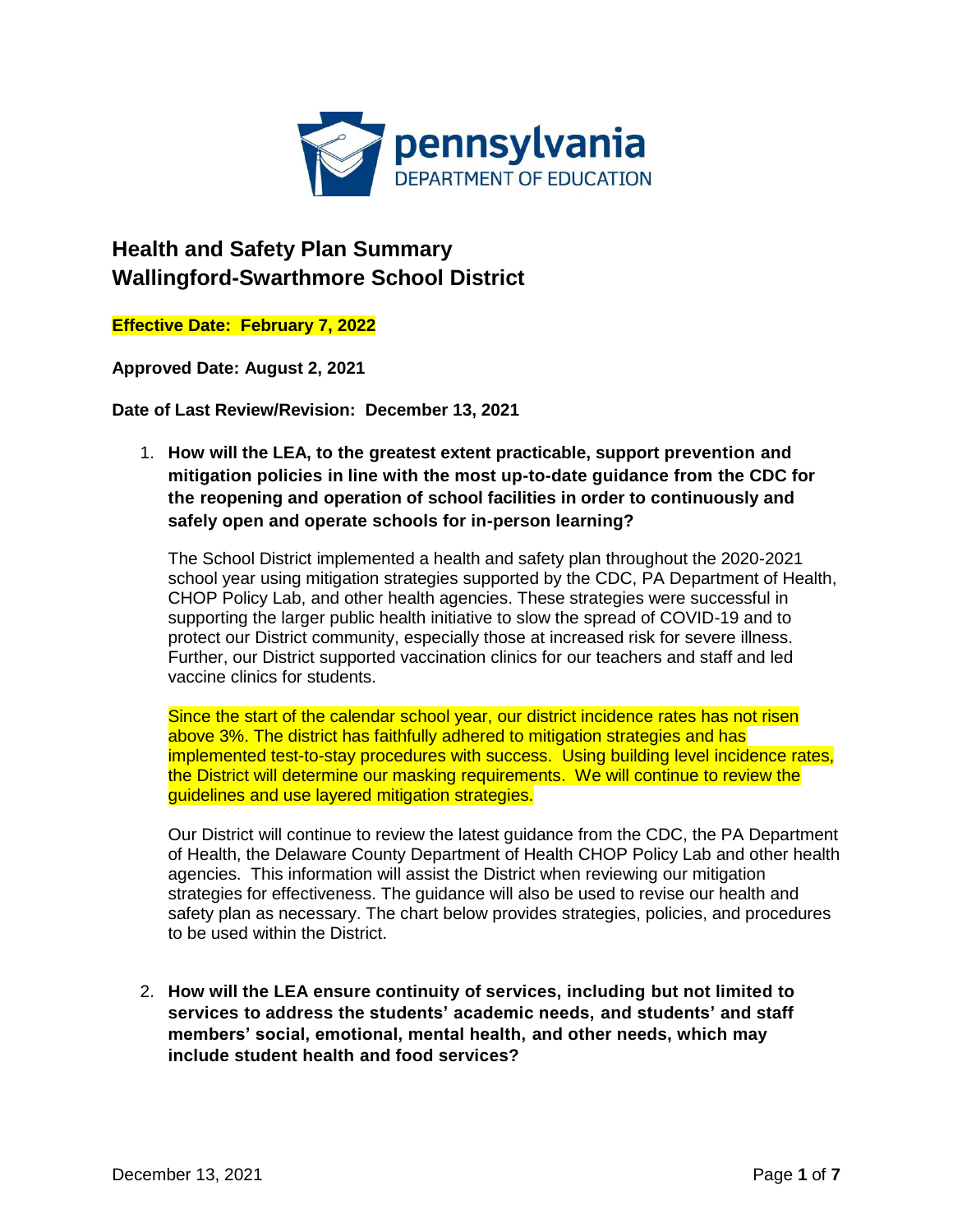Curricular teams have met to discuss student learning gaps. Professional development days will have all grade level and subject area staff analyze data and end of the year instruction and achievement. Teams will meet to prioritize missed instructional concepts and/or strengthen concepts previously taught. Universal screeners will be used at the beginning of the year as in the past. The continuation of interventions and remediation strategies were included in the planning. Increased support services were identified through the special education department. Our summative and formative assessment data will allow us to determine student learning gaps and we will fill in those gaps with high quality instruction.

We have developed a continuity of education plan that has multiple options for students that would lend itself to our students' educational needs. We have increased supports for students. Our special education staff and Administration have worked tirelessly to provide supports for vulnerable populations and families. Some aspects of these supports, which include student physical and mental health and food services, are through our homeless liaison, home and school visitors, school social workers and counselors, and through our student services team.

In addition, the district has developed an Emergency Instructional Plan to meet the 180 day state requirement in case of an emergency closing.

[Emergency Instructional Plan 2021-2022.pdf](file:///C:/Users/MFigura/Documents/Emergency%20Instructional%20Plan%202021-2022.pdf)

3. **Use the table below to explain how the LEA will maintain the health and safety of students, educators, and other staff and the extent to which it has adopted policies, and a description of any such policy on each of the following safety recommendations established by the CDC.**

| <b>Mitigation Strategy</b><br>(ARP ESSER Requirement) | <b>Strategies, Policies, and Procedures</b>                                                                                                                                                                                                                                                                                                                                          |
|-------------------------------------------------------|--------------------------------------------------------------------------------------------------------------------------------------------------------------------------------------------------------------------------------------------------------------------------------------------------------------------------------------------------------------------------------------|
| a. Optional and correct<br>wearing of masks;          | Since the start of the calendar school year, our district<br>incidence rates has not risen above 3%. Using<br>incidence rates the District will determine our masking<br>requirements.                                                                                                                                                                                               |
|                                                       | <b>Effective February 7, 2022, he District will move to</b><br>$\bullet$<br>mask optional requirements based on building level<br>incidence rates remaining below 2% for a 14 day<br>period. The District will monitor building level incidence<br>rates to determine if or when to move from mask<br>optional to mandatory masking indoors for all students,<br>staff and visitors. |
|                                                       | Masks should completely cover the nose and mouth<br>and fit snugly against the sides of face without gaps.                                                                                                                                                                                                                                                                           |
|                                                       | While on campus, individuals are not required to wear<br>masks outdoors.                                                                                                                                                                                                                                                                                                             |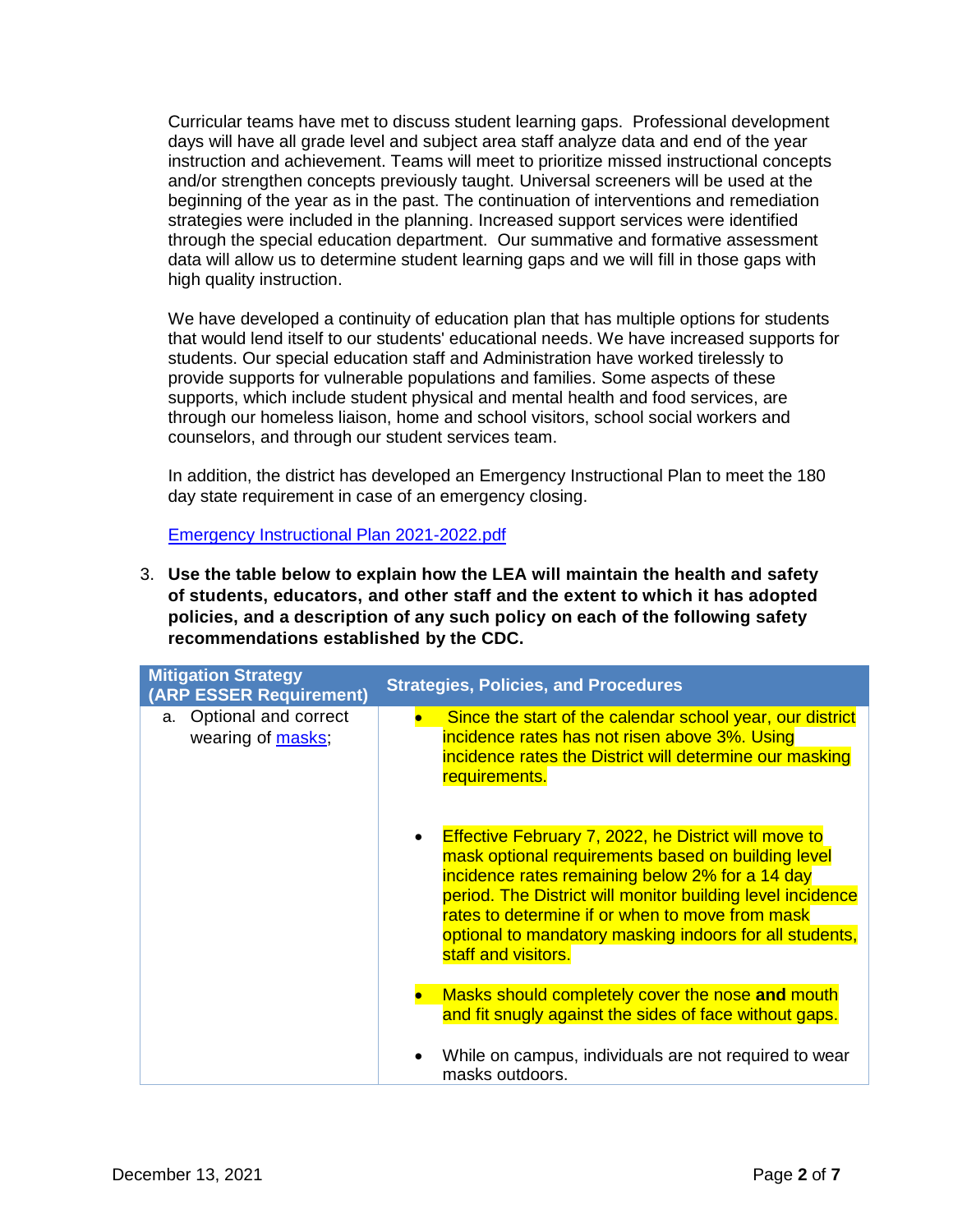| <b>Mitigation Strategy</b><br>(ARP ESSER Requirement)          | <b>Strategies, Policies, and Procedures</b>                                                                                                                                                                                                                                                                                                                                                                                                                                                                                                                                                                                                                                                                                                                                                                                                                                                                                                                                                              |
|----------------------------------------------------------------|----------------------------------------------------------------------------------------------------------------------------------------------------------------------------------------------------------------------------------------------------------------------------------------------------------------------------------------------------------------------------------------------------------------------------------------------------------------------------------------------------------------------------------------------------------------------------------------------------------------------------------------------------------------------------------------------------------------------------------------------------------------------------------------------------------------------------------------------------------------------------------------------------------------------------------------------------------------------------------------------------------|
|                                                                | Once threshold levels increase to 2% incidence rate at<br>$\bullet$<br>building levels, students, staff and visitors in the<br>respective school building will be required to mask until<br>the threshold is below 2% for 14 days.                                                                                                                                                                                                                                                                                                                                                                                                                                                                                                                                                                                                                                                                                                                                                                       |
|                                                                | Masking on District buses and vans is required by the<br>$\bullet$<br>Federal Order issued in January 2021. Federal Order<br><b>Transportation</b><br>Individuals who cannot wear a mask due to a medical<br>$\bullet$<br>condition, including those with issues that may impede<br>breathing, a mental health condition, or disability or<br>individuals for whom wearing a mask may create an<br>unsafe condition to execute a task are exempt from<br>wearing a face mask.<br>Any masking mandate or order as dictated by the<br>$\bullet$<br>Federal Government or the PA Department of Health<br>would override the policies and procedures listed.                                                                                                                                                                                                                                                                                                                                                 |
| b. Modifying facilities to<br>allow for physical<br>distancing | School buildings and offices will allow for full<br>$\bullet$<br>occupancy with three (3) feet of physical distancing to<br>the greatest extent possible.<br>Buses will operate at full capacity. Physical distancing<br>$\bullet$<br>will be done to the greatest extent possible.<br>Elementary buses and classrooms will utilize assigned<br>$\bullet$<br>seating.<br>Weather permitting, outdoor seating will be available<br>$\bullet$<br>for lunches.<br>District buildings will continue to limit nonessential<br>$\bullet$<br>visitors, volunteers, and activities involving external<br>groups or organizations, especially when incidence<br>rates reach 2%.<br>The District will not limit access for direct service<br>$\bullet$<br>providers, but can ensure compliance with school<br>visitor polices.<br>The District will consider any additional guidance from<br>$\bullet$<br>the CDC, the Delaware County Department of Health<br>and other health agencies for additional mitigation |
| <b>Handwashing and</b><br>c.<br>respiratory etiquette;         | strategies when these recommendations are available.<br>Best practice encourages hand washing prior to meals<br>$\bullet$<br>and snacks, after meals and snacks, transition back to<br>class from being outside, after using the bathroom,<br>and after blowing one's nose, coughing, or sneezing.<br>The District will encourage our students, staff, and<br>contractors to implement these best practices.<br>The District will have hand sanitizer available in<br>$\bullet$<br>strategic locations of high traffic areas.<br>The District will post signs in buildings reminding<br>$\bullet$<br>students, staff, and visitors of proper respiratory<br>etiquette.                                                                                                                                                                                                                                                                                                                                   |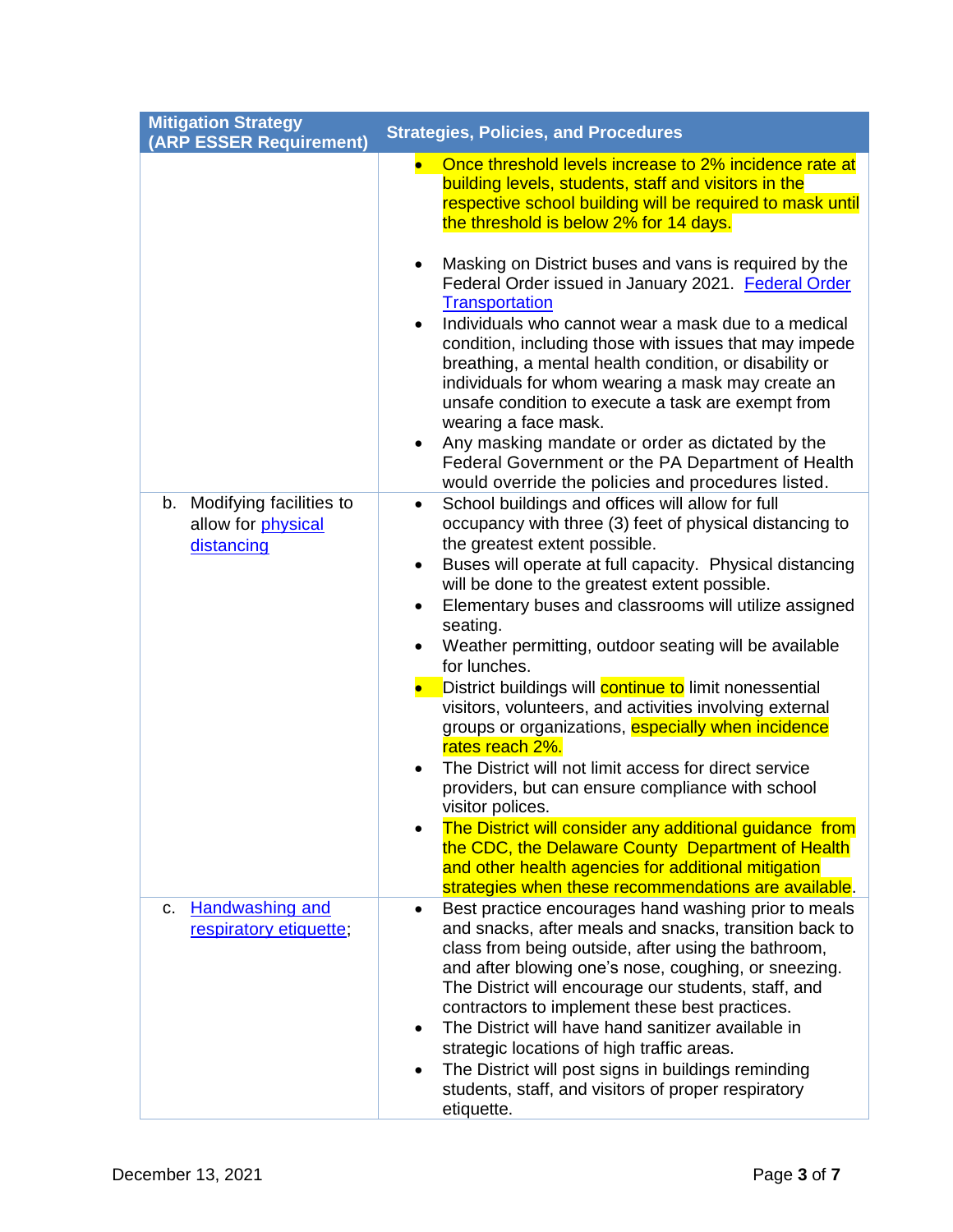| <b>Mitigation Strategy</b><br>(ARP ESSER Requirement)                                                                                                      | <b>Strategies, Policies, and Procedures</b>                                                                                                                                                                                                                                                                                                                                                                                                                                                                                                                                                                                                                                                                                                                                                                                                                                                                                                                                                                                                                                                                                                                                                                                                                                                                                                                                                                                                                                                                                                                                                                                                     |
|------------------------------------------------------------------------------------------------------------------------------------------------------------|-------------------------------------------------------------------------------------------------------------------------------------------------------------------------------------------------------------------------------------------------------------------------------------------------------------------------------------------------------------------------------------------------------------------------------------------------------------------------------------------------------------------------------------------------------------------------------------------------------------------------------------------------------------------------------------------------------------------------------------------------------------------------------------------------------------------------------------------------------------------------------------------------------------------------------------------------------------------------------------------------------------------------------------------------------------------------------------------------------------------------------------------------------------------------------------------------------------------------------------------------------------------------------------------------------------------------------------------------------------------------------------------------------------------------------------------------------------------------------------------------------------------------------------------------------------------------------------------------------------------------------------------------|
| <b>Cleaning</b> and<br>d.<br>maintaining healthy<br>facilities, including<br>improving ventilation;                                                        | The District utilizes EPA Approved Disinfectants for<br>$\bullet$<br>use against COVID-19. There will be routine cleaning<br>of our buildings, classrooms, common areas, and<br>office spaces.<br>If there is a case of COVID-19, a cleaning and<br>$\bullet$<br>disinfecting of the area will take place.<br>The District will ensure ventilation systems operate<br>$\bullet$<br>properly and enhance ventilation for cafeteria, gyms<br>and auditoriums. The District will change filters<br>regularly for these systems.<br>The District will encourage the circulation of outdoor air<br>$\bullet$<br>by opening windows and doors when safely possible.<br>Weather permitting, roof vents and windows will be<br>$\bullet$<br>open on District buses and vans to increase fresh air<br>circulation.                                                                                                                                                                                                                                                                                                                                                                                                                                                                                                                                                                                                                                                                                                                                                                                                                                       |
| Contact tracing in<br>е.<br>combination with<br>isolation and<br>quarantine, in<br>collaboration with the<br>State and Local<br><b>Health Departments;</b> | The District will report all confirmed cases of COVID-<br>$\bullet$<br>19 to the Delaware County Department of Health on<br>the prescribed template for such instances.<br>The District will provide the Delaware County<br>$\bullet$<br>Department of Health as required, a list of close<br>contact(s) of individuals who were in contact with the<br>COVID-19 positive individual while at school to the<br>best of its ability.<br>The District will support and implement public health<br>$\bullet$<br>guidance on isolation and quarantines. The District has<br>adopted the modified quarantine as outlined by the<br>CDC and PA Department of Health. <b>PA Ending</b><br><b>Isolation-Quarantine.pdf</b><br>Any student, staff or contractor, who has tested<br>$\bullet$<br>positive for COVID-19 shall notify the building nurse<br>and their direct supervisor or principal immediately.<br>Guidance on isolation will be provided to the individual.<br>Any student, staff or contractor, who was in close<br>contact with a COVID-19 positive case, must notify the<br>building nurse and their principal or direct supervisor<br>immediately. These individuals will be provided<br>guidance whether to isolate or quarantine as per<br>guidelines of the CDC or the Delaware County<br>Department of Health.<br>Any positive cases identified through District contact<br>٠<br>tracing will be listed on the District COVID dashboard<br>located on the District website.<br>The District will consider the CDC guidelines for travel<br>for vaccinated and unvaccinated individuals traveling<br>for school sponsored events. |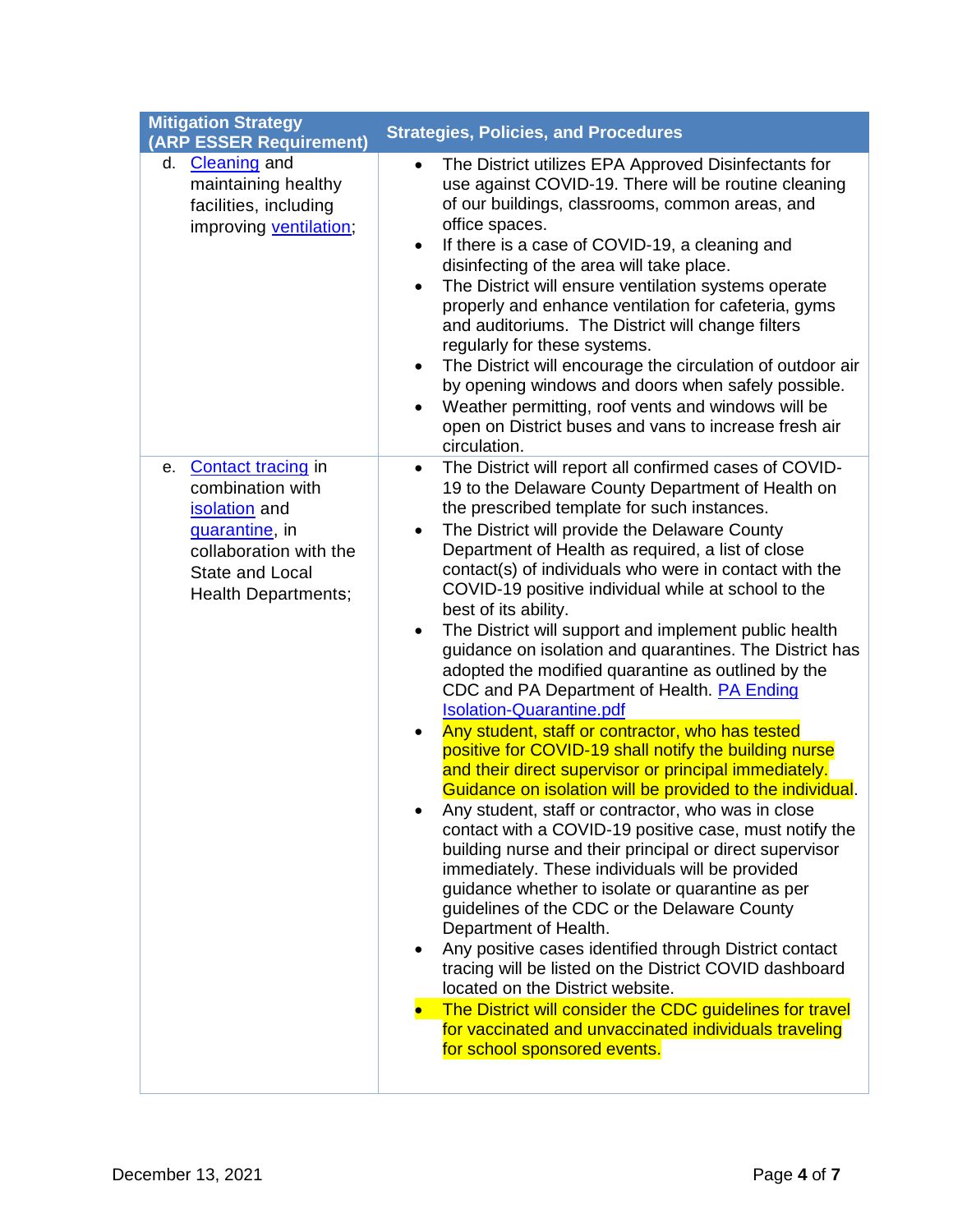| <b>Mitigation Strategy</b><br>(ARP ESSER Requirement) | <b>Strategies, Policies, and Procedures</b>                                                                                                                                                                                                                                                                                                                                                                                                                                                                                                                                                                         |
|-------------------------------------------------------|---------------------------------------------------------------------------------------------------------------------------------------------------------------------------------------------------------------------------------------------------------------------------------------------------------------------------------------------------------------------------------------------------------------------------------------------------------------------------------------------------------------------------------------------------------------------------------------------------------------------|
| Diagnostic and<br>f.<br>screening testing;            | The District will follow its Immunization and<br>$\bullet$<br>Communicable Diseases Policy for guidance on<br>communicable diseases as COVID-19 is classified as<br>such.<br>The District requires staff and contractors to self-<br>$\bullet$<br>screen prior to reporting to work, programs, and<br>schools and to stay at home if experiencing any<br>symptoms as outlined below. (Group A/B)<br>Parents and guardians are required to self-screen their<br>$\bullet$<br>child prior to reporting to school or programs and keep<br>their child home if experiencing any symptoms outlined<br>below. (Group A/B) |
|                                                       | <b>Group A (1 or more symptoms)</b><br>Lack of smell or taste<br>Cough<br>Shortness of breath<br>Difficulty breathing<br>$\bullet$                                                                                                                                                                                                                                                                                                                                                                                                                                                                                  |
|                                                       | <b>Group B (2 or more symptoms)</b><br>Sore throat<br>$\bullet$<br><b>Chills</b><br>$\bullet$<br>Muscle pain<br>$\bullet$<br>Fever<br>Headache<br>Congestion or runny nose<br>٠<br>Nausea or vomiting<br>$\bullet$<br>Diarrhea<br>$\bullet$                                                                                                                                                                                                                                                                                                                                                                         |
|                                                       | Staff, children, students, and clients who are ill must<br>$\bullet$<br>stay home from work, schools and programs.<br>Staff, children, students, and clients shall be sent<br>home if they become ill at work, school or program<br>Anyone, including visitors, who have symptoms of<br>infectious illness, such as flu or COVID-19, should stay<br>home and seek testing and care, regardless of<br>vaccination status.                                                                                                                                                                                            |
|                                                       | Students, staff and contractors shall report<br>$\bullet$<br>immediately to their immediate supervisor/principal if<br>they are COVID-19 positive or were in close contact<br>with a person who has COVID-19. These individuals<br>will be provided guidance whether to isolate or<br>quarantine as per guidelines of the CDC or Delaware<br><b>County Department of Health</b><br>The District allows for rapid antigen/cue testing<br>program for individuals who become symptomatic<br>during school or working hours.                                                                                           |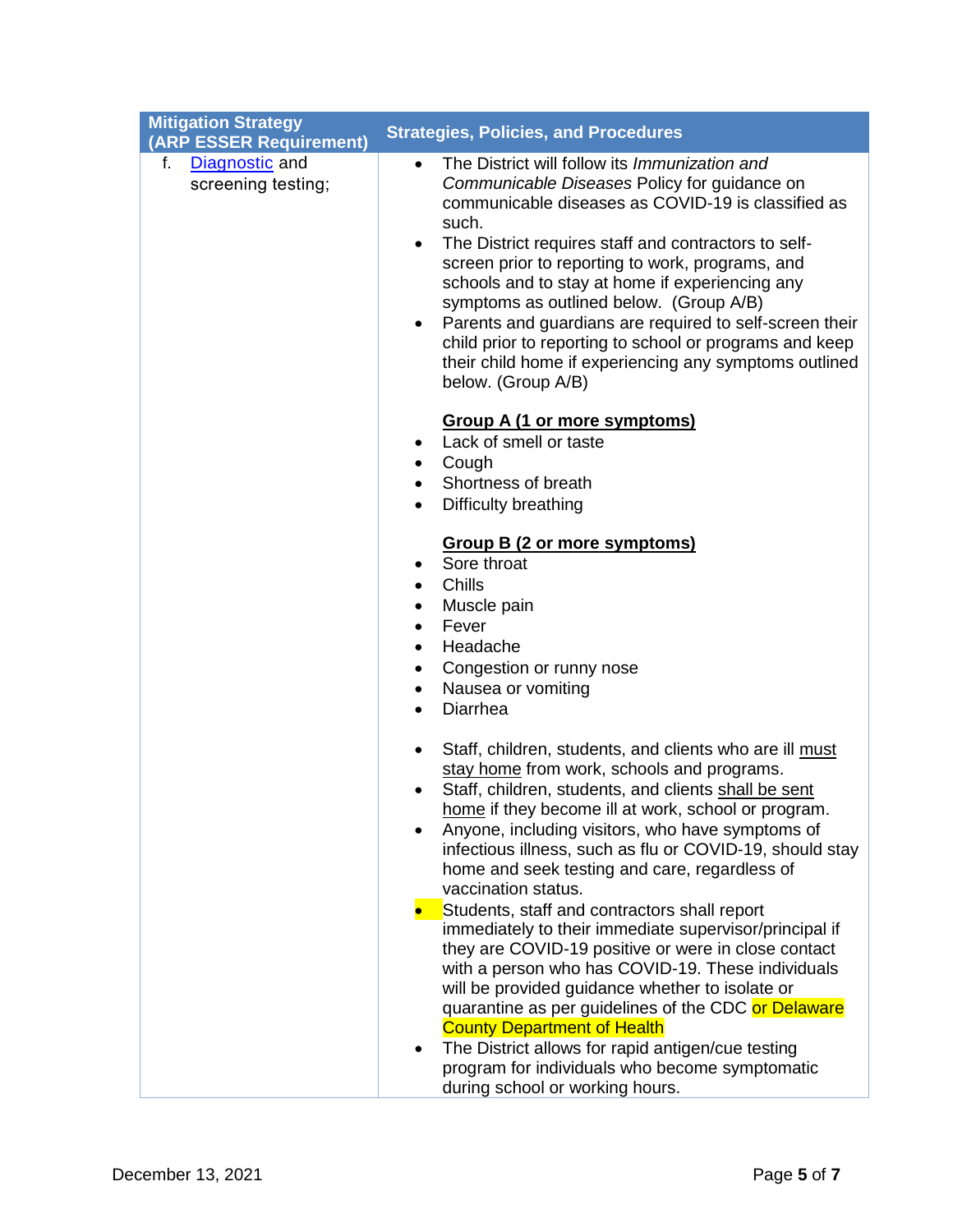| <b>Mitigation Strategy</b> | (ARP ESSER Requirement)                                                                                   | <b>Strategies, Policies, and Procedures</b>                                                                                                                                                                                                                                                                                                                                                                                                                                                                                                                                                                                                                                                                         |
|----------------------------|-----------------------------------------------------------------------------------------------------------|---------------------------------------------------------------------------------------------------------------------------------------------------------------------------------------------------------------------------------------------------------------------------------------------------------------------------------------------------------------------------------------------------------------------------------------------------------------------------------------------------------------------------------------------------------------------------------------------------------------------------------------------------------------------------------------------------------------------|
|                            |                                                                                                           | The District will provide COVID assurance testing to all<br>$\bullet$<br>identified unvaccinated staff twice a week. If a fully<br>vaccinated individual would like to participate in<br>assurance testing, they may go for testing on the<br>scheduled days in their assigned buildings.<br>The District has implemented a comprehensive testing<br>$\bullet$<br>mitigation strategy, called Test to Stay, which is a 10<br>day voluntary program for asymptomatic students and<br>staff who are named as close contacts. Mask wearing<br>must be maintained for 10 days regardless of negative<br>results.                                                                                                        |
|                            |                                                                                                           | Any individual named a close contact will need to<br>provide a negative PCR test 5-7 days after contact or<br>participate in the Test to Stay program.<br>The District will maintain adequate personal protective<br>$\bullet$                                                                                                                                                                                                                                                                                                                                                                                                                                                                                      |
|                            |                                                                                                           | equipment for use when individuals become ill: gowns,<br>N95 face covering, eye protection, gloves.                                                                                                                                                                                                                                                                                                                                                                                                                                                                                                                                                                                                                 |
| g.                         | Efforts to provide<br>vaccinations to<br>school communities;                                              | The COVID-19 vaccination is currently the leading<br>$\bullet$<br>public health prevention strategy to end the COVID-19<br>pandemic. People who are fully vaccinated against<br>COVID-19 are at low risk of symptomatic or severe<br>infection. The District encourages all existing and<br>eligible students, staff, and contractors to consult with<br>a physician regarding the COVID-19 vaccine.<br>The District will provide information to families on<br>٠<br>vaccine clinics and/or how get a COVID-19 vaccine for<br>their child or family member.<br>The District will work with local agencies to support<br>$\bullet$<br>and/or coordinate local vaccination clinics for the<br>community as necessary. |
| Appropriate<br>h.          | accommodations for<br>students with<br>disabilities with<br>respect to health and<br>safety policies; and | For students with disabilities with a medical diagnosis<br>$\bullet$<br>that requires a prescribed health and safety plan, the<br>IEP may reconvene to develop a specially designed<br>instruction or strategies meet the needs of the student.<br>For more information on accommodations for students<br>$\bullet$<br>with disabilities, please see CDC Disabilities and<br>Accommodations.                                                                                                                                                                                                                                                                                                                        |
| i.<br>officials.           | Coordination with<br>state and local health                                                               | The District will report cases of COVID-19 and its<br>$\bullet$<br>efforts on contract tracing with the Delaware County<br>Department of Health.<br>The District will consult with the Delaware County<br>$\bullet$<br>Department of Health on specific cases or issues as<br>needed.                                                                                                                                                                                                                                                                                                                                                                                                                               |